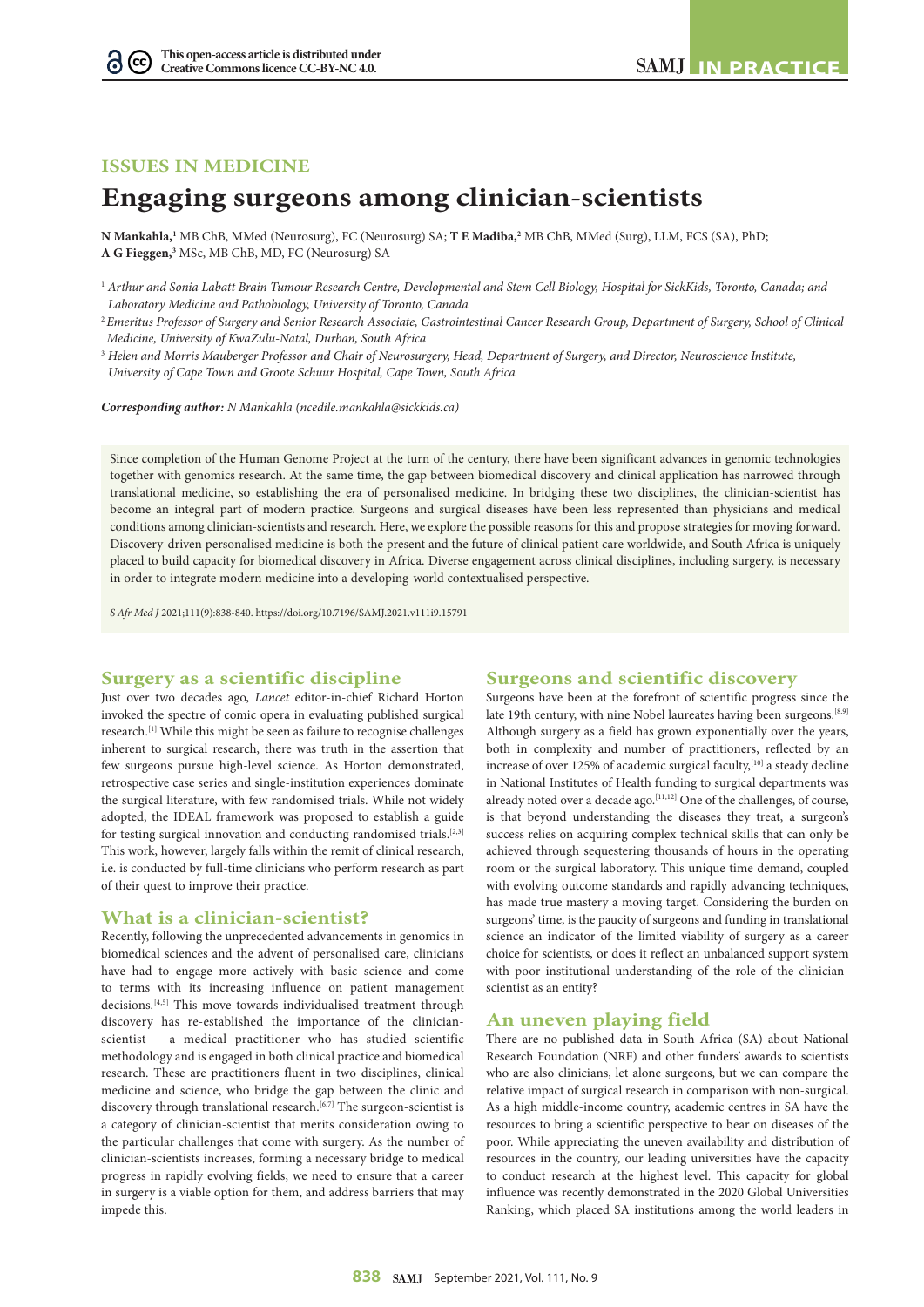infectious disease research, with the University of Cape Town ranked 10th in the world, and the University of the Witwatersrand 21st, out of nearly 1 500 universities worldwide spanning 86 countries.[13]

Conspicuously, the same ranking failed to register any SA institutions in the areas of oncology or surgery, suggesting that our impact is imperceptible internationally. This underlines the enormous discrepancy in impact between communicable and non-communicable disease (NCD) research, which may reflect longstanding differences in funding and resource allocation. In fact, among NCDs, cancer now competes with cardiovascular disease as the leading cause of death globally, and close to 70% of cancerrelated deaths occur in low- and middle-income countries (LMICs) that receive only 5% of cancer-targeted funding. Unsurprisingly, global cancer outcomes are diverging, with high-income countries showing a steady decrease in cancer-related deaths, while LMICs are increasing.<sup>[14,15]</sup> Developing cancer care capacity must be one of the sustainable development goals moving forward, and since cancer is a core surgical condition across specialties, a dearth of surgical engagement in translational research will hinder progress.

## **Contextualising innovation and excellence**

There have been SA surgeons who were productive scientists during their tenure, such as Christiaan Barnard, and although there are outstanding clinical researchers who have been productive in surgical disciplines,<sup>[16]</sup> two recent achievements prompt one to wonder why this has taken so long.

Anthony Figaji, head of paediatric neurosurgery at Red Cross War Memorial Children's Hospital and the University of Cape Town, holds the DSI/NRF SA research chair for clinical neuroscience research – the only surgeon, and one of very few clinicians, to hold a research chair in SA. He has been recognised internationally for his work in neurotrauma and central nervous system tuberculosis and in 2020 became the first surgeon to be inducted as a member of the Academy of Science of South Africa, an acknowledgement of his contribution to science in this country.<sup>[17-19]</sup>

Elmi Muller, head of general surgery at Groote Schuur Hospital and the University of Cape Town, has been a leading figure in the field of renal and liver transplantation for the past decade, attested to by a profile in *The Lancet* in 2012.[20] Her work paved the way for renal replacement therapy for HIV-positive patients, forcing a change in US legislation and earning her UCT's Alan Pifer award in 2019 in recognition of outstanding research in the service of disadvantaged people.[20] She has recently received an A1 rating from the NRF, the first SA surgeon to achieve this distinction, and has recently been appointed Dean of the Faculty of Medicine and Health Sciences at Stellenbosch University.

It is noteworthy, however, that both these researchers have focused a large part of their work on infectious diseases, and this cannot be the only way for SA surgeons to have scientific impact. A move towards improved NCD research funding is overdue.

## **Identifying and overcoming barriers**

These examples demonstrate that while there may be barriers and difficulties to surgeons being clinician-scientists, there is in fact an important and viable place for them. Among these barriers is the discrepancy between job expectation and implementation, and poor appreciation institutionally for the role of the clinician-scientist. The clinical sphere, including one's peers, expects absolute time commitment to patient care, while partial engagement in science risks a skills deficit that undermines one's ability to engage with other scientists. Institutional barriers, on the other hand, rest largely on

a lack of appreciation for the value and role of a clinician-scientist. Indeed, a recent analysis of policy papers on clinician-scientists across different countries (USA, UK, Canada and Germany), along with an interview-based survey, highlighted a number of obstacles hindering the success of clinician-scientists. These included a lack of mutual understanding between the scientists and their clinical colleagues, poor start-up and long-term funding, and limited time allocation to research.<sup>[6]</sup>

As South Africa enters the genomic era,<sup>[21,22]</sup> new initiatives will enable multinational, collaborative capacity building into genomic sciences in Africa, such as the H3Africa consortium, which has already helped produce high-quality, locally generated research.<sup>[23,24]</sup> This is an opportune time to broaden beyond infectious diseases to the emerging problems in LMICs such as cancer, and include surgeons in supporting translational research. In an effort to realise the potential and nurture the next generation of clinician-scientists, leaders in academic medicine and funding institutions must confront the changing environment to identify and implement strategies to support scientists in the service of society. Key areas to be considered include:

#### **Research integrated into medical education**

- Integration of research training in medical student education to foster an interest in science among undergraduates.
- The UCT clinical scholars programme initiated by the late Prof. Bongani Mayosi is an excellent model that could be expanded.
- Provision of structured research methodology teaching to specialist registrars during their MMed programme, as ignorance of the research process may discourage trainees from pursuing an academic career.

#### **Protection of faculty/consultant research time**

- Clinical service pressures currently overwhelm clinicians' time, leaving research to be conducted during personal time. This disincentivises surgeons and other clinicians from research.
- Hospital- and institutionally supported structured clinical and research time models that incentivise academic productivity will create a supportive environment for scientists.

#### **Research and laboratory space**

- Space, resource and technical equipment lack of availability is a major impediment to scientific productivity.
- Consideration of shared laboratory space, biobank repositories and specialised skills such as bioinformatics would reduce barriers to scientific productivity.

#### **Increased funding opportunities**

- Broadening of funding opportunities beyond infectious diseases is necessary.
- Consideration of other sources of funding, such as philanthropic gifts.
- National and international interdisciplinary and institutional collaboration could enhance grant acquisition.

It is indisputable that the progress of a society mirrors its advancement in science. The current SARS-CoV-2 viral pandemic and the unprecedented pace at which effective vaccines were developed and made available has been testament to the ingenuity and importance of medical science. Vaccine availability imbalance and the emergence of variants and accompanying vaccine efficacy uncertainties have also highlighted the significance of developing local biomedical discovery and translational capacity to tackle uniquely African permutations